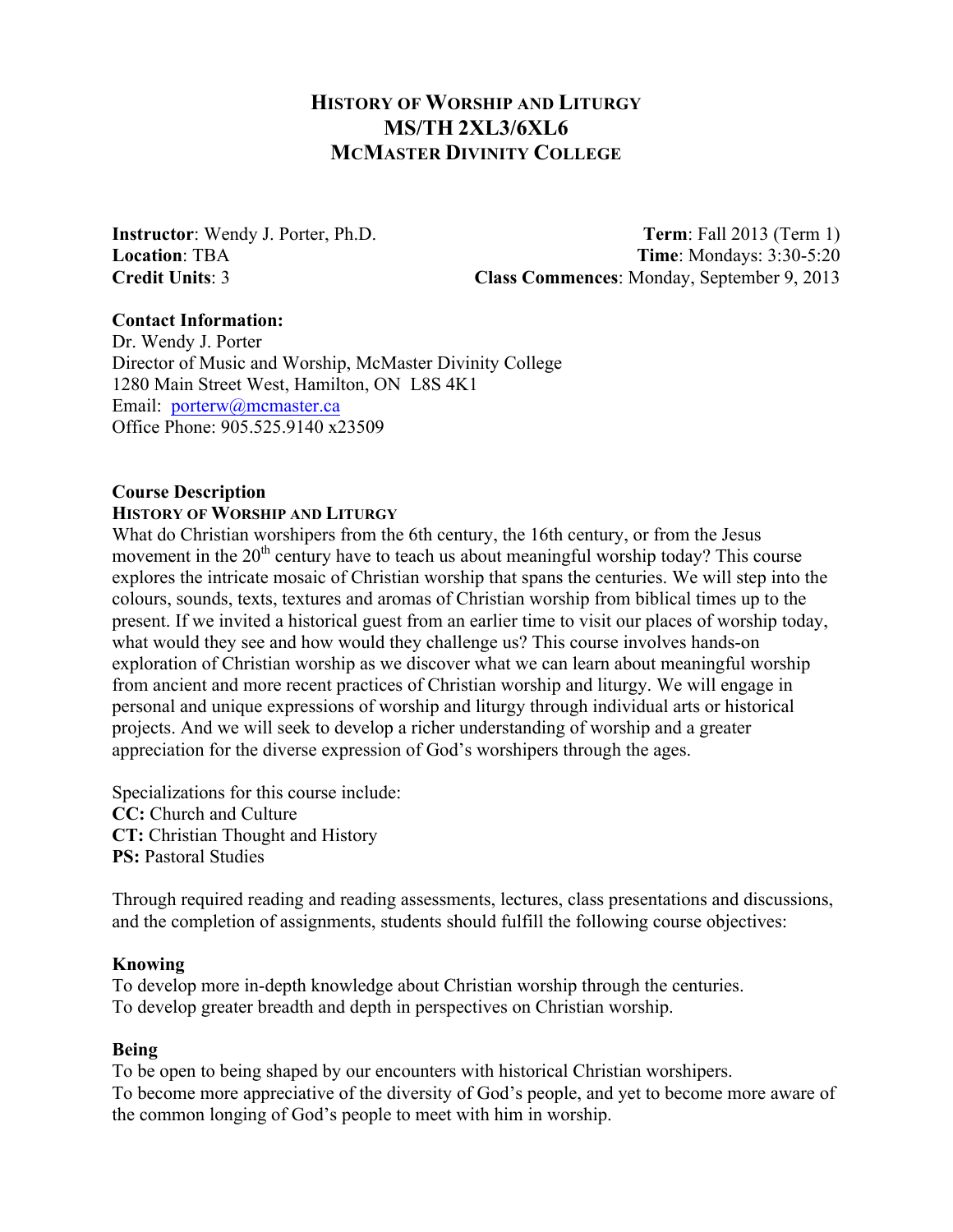## **Doing**

To creatively step into history and experience something of worship in other times and cultures. To imaginatively engage in conversation with past Christian worshipers and explore what they have to teach us about worship.

## **Course Textbooks\***

1. The **required** *common* **textbook** for this course is:

Wainwright, Geoffrey, and Karen B. Westerfield Tucker (eds.). *The Oxford History of Christian Worship*. Oxford: Oxford University Press, 2005. Readings will be selected from this textbook to correspond with the various presentations and lectures throughout the semester.

2. The **required** *unique* **textbook** for this course is one that you will carefully select yourself, in consultation with the professor.

This second book should be selected because it brings some aspect of the history of worship and liturgy into meaningful dialogue with your own area of interest and specialization. Specializations listed for this course include: **CC:** Church and Culture; **CT:** Christian Thought and History; and **PS:** Pastoral Studies.

\*You are encouraged to purchase your required main textbook from the Divinity College's book service, READ On Books, Room 145, McMaster Divinity College. Bernice Quek provides these books at reasonable prices as a service to the Divinity College, and students that enroll in a class but purchase their books elsewhere make reasonable planning difficult. Texts may be purchased on the first day of class but are available for advance purchase at READ On Bookstores, 304 The East Mall, Suite 100, Etobicoke, ON M9C 5K1; phone 416.620.2934; fax 416.622.2308; email books@readon.ca. website: http://www.readon.ca/

Please also plan to read more widely in preparation for presentations and according to your interests and needs in this subject and your own specialization.

| <b>DATE</b>     | <b>TOPIC</b>                                 |
|-----------------|----------------------------------------------|
| Sept. 9         | <b>Introduction to Liturgy and Liturgies</b> |
|                 | <b>Jewish Worship / Old Testament</b>        |
| <b>Sept. 16</b> | <b>New Testament and</b>                     |
|                 | <b>Early Christian</b>                       |
| <b>Sept. 23</b> | Early Orthodox Worship-                      |
|                 | Coptic, Syrian                               |
| <b>Sept. 30</b> | <b>Byzantine</b>                             |
|                 | <b>Romanos the Hymn-Writer</b>               |
| <b>Oct.</b> 7   | Catholic                                     |
|                 |                                              |
|                 | <b>Lutheran and Reformed</b>                 |
| Oct. 21         | <b>Anglican, Presbyterian and Methodist</b>  |
|                 |                                              |
| Oct. 28         | <b>Puritan and Revivalist</b>                |
|                 | Oct. 14                                      |

## **Tentative Class Schedule**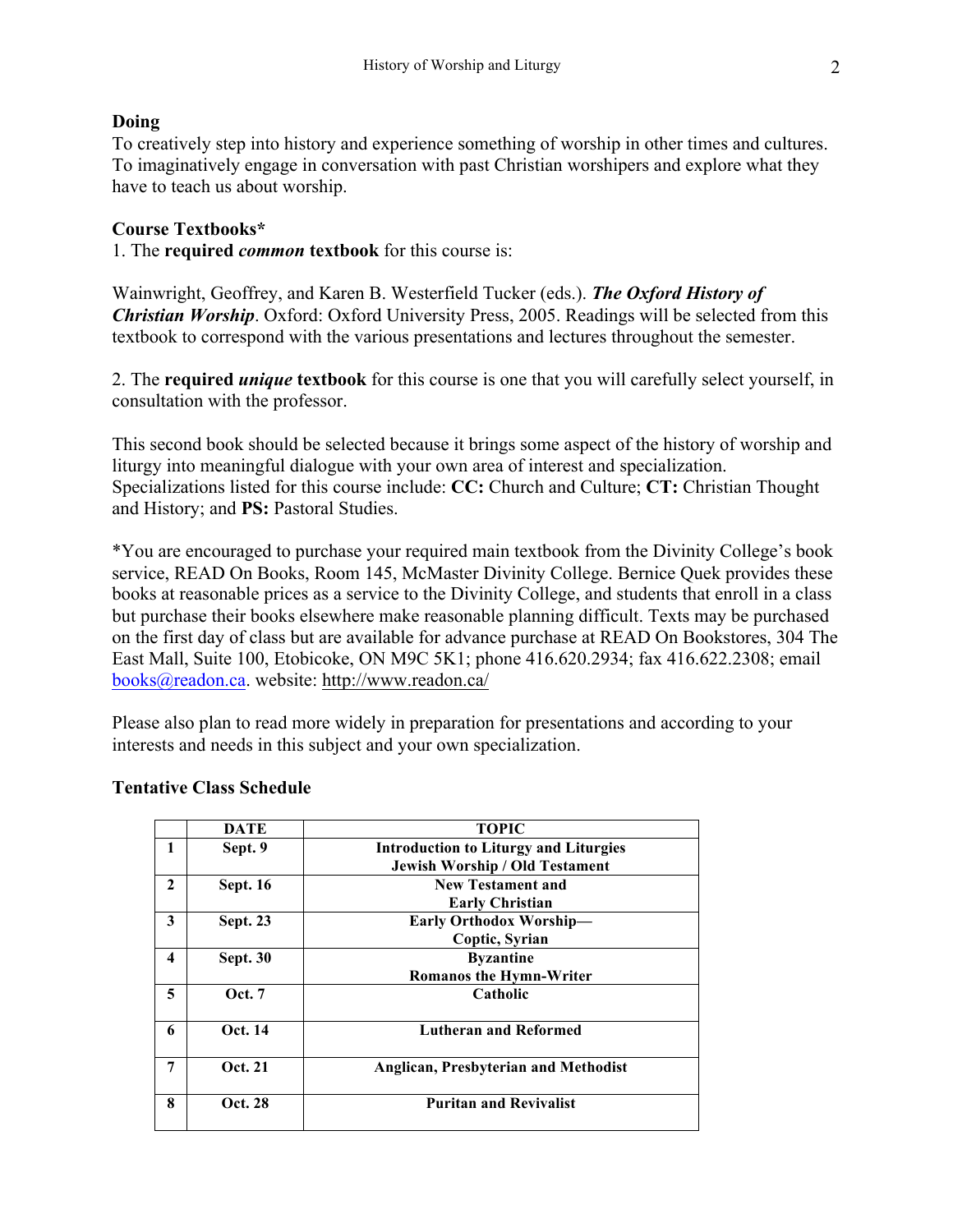|    | Nov. $4$       | <b>Baptist, Mennonite and Anabaptist</b>                                        |
|----|----------------|---------------------------------------------------------------------------------|
| 10 | <b>Nov. 11</b> | <b>Frontier, Free Church and Missions Movement</b>                              |
| 11 | <b>Nov. 18</b> | Pentecostal, Charismatic, the Jesus Movement and<br><b>Praise &amp; Worship</b> |
| 12 | Nov. 25        | <b>Ancient-Future, Integrated, Emerging</b><br>and Post-Emergent                |
| 13 | Dec. 2         | <b>Worship and Liturgy Arts Projects</b><br>and Research Presentations          |

Assignments:

### **1. Creative Short Paper: A Historical Perspective on Your Own Worship and Liturgy Due: Monday, September 16. Marks: 10%**

# **Words: 1000. Please submit hard copy.**

This brief assignment is designed to open your creative thinking about worship and liturgy, both in your own context and from a historical perspective. Choose an imaginary or real character from some earlier era of history to come visit your church. Creatively communicate what your guest might see and hear as they visit your church and as they observe or even try to participate in your mode of worship and liturgy. How do they describe the buildings or architecture in your worshiping tradition; your liturgy and form of worship; the liturgical texts of your worshiping tradition; perhaps the symbols or objects that you use? How do they depict what God seems to look like to the worshipers there? How do they characterize the worshipers? If that person could choose one meaningful element from your worship and liturgy to take back into their own day and age, what might that be? And if they could introduce one important thing from their own worship practice that seems to be missing in yours, what might that be?

## **2. Historical Worship and Liturgy Seminar 1 Due: According to sign-up sheet, to be presented during the FIRST half of the semester. Marks: 25%**

Each student (or students in pairs or groups, depending on class size) will prepare and present a 30-minute presentation on one of the early periods of worship and liturgy, choosing from the following:

| September 23 | a. Early Coptic Orthodox    |
|--------------|-----------------------------|
|              | b. Early Syrian Orthodox    |
| September 30 | a. Byzantine Worship        |
| October 7    | a. Early Catholic Worship - |
|              | Monasteries                 |
|              | b. Early Catholic Worship - |
|              | Cathedrals                  |
| October 14   | a. Early Lutheran Worship   |
|              | b. Early Reformed Worship   |
| October 21   | a. Early Anglican Worship   |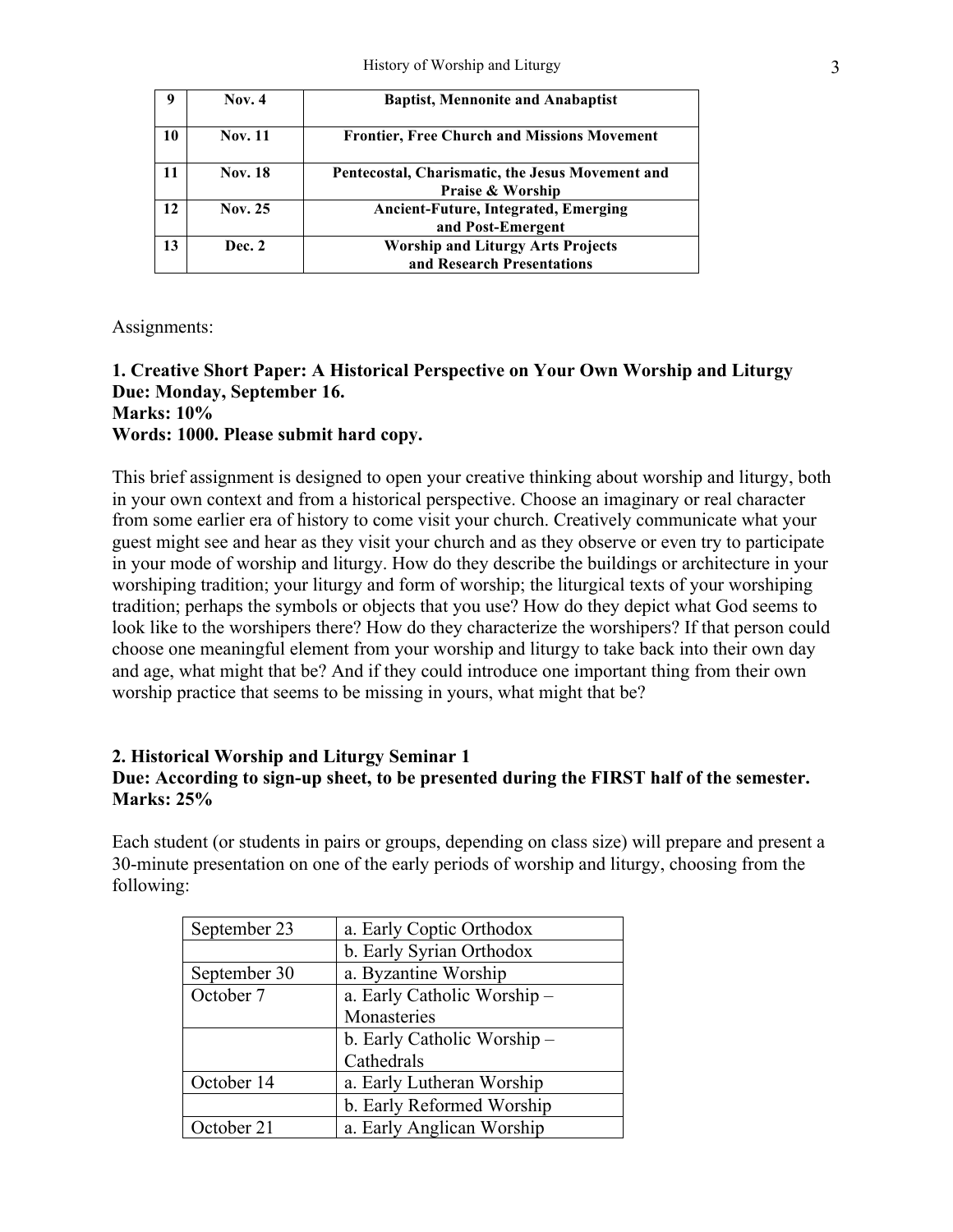| b. Early Presbyterian Worship |
|-------------------------------|
| c. Early Methodist Worship    |

Note: A summary of your presentation is due to the professor 8 (eight) days in advance of your presentation.

Questions to consider in your presentation:

- How and where did this form of worship and liturgy begin?
- What was the language of worship?
- What do we know about the architecture?
- What did worship look like? How did it sound?
- What were the components of formal worship—texts, music, actions, style of leadership, unique rules and regulations?
- How did these worshipers seem to perceive God?
- How did these worshipers seem to understand themselves in relationship to God?
- How is this form of worship and liturgy grounded in Scripture?
- Does it deviate from or confront a previous culture of worship and liturgy?
- How might a historical worshiper from this form of worship and liturgy challenge us in how we worship God today?
- How might your own church be challenged and shaped if they understood this form of worship and liturgy more—or would they?
- How has your preparation for this presentation caused you to reflect on your own mode of worship and liturgy?

Creative practical worship, class-participation and media components of each presentation:

- As part of your presentation, plan a worship segment that incorporates at least one aspect of this mode of worship and liturgy.
- Include at least one other segment of creative, well-planned class involvement pertaining to this form of worship and liturgy (this may include use of relevant liturgical texts, exploring the music, physical positions of worship or processionals, tactile symbols, etc.).
- Provide a hand-out, to be presented at the beginning of class, with an outline of the class presentation, relevant points, quotations, pictures, etc. The student is responsible to prepare and make copies of these handouts in advance of the class.

## **3. Historical Worship and Liturgy Seminar 2.**

## **Due: According to sign-up sheet, to be presented during the SECOND half of the semester. Marks: 25%**

October 28 a. Early Puritan Worship b. Revivalist Worship November 4 a. Early Baptist Worship b. Early Mennonite and Anabaptist Worship November 11 a. Frontier and Free Church

The requirements for this assignment are the same as the preceding one: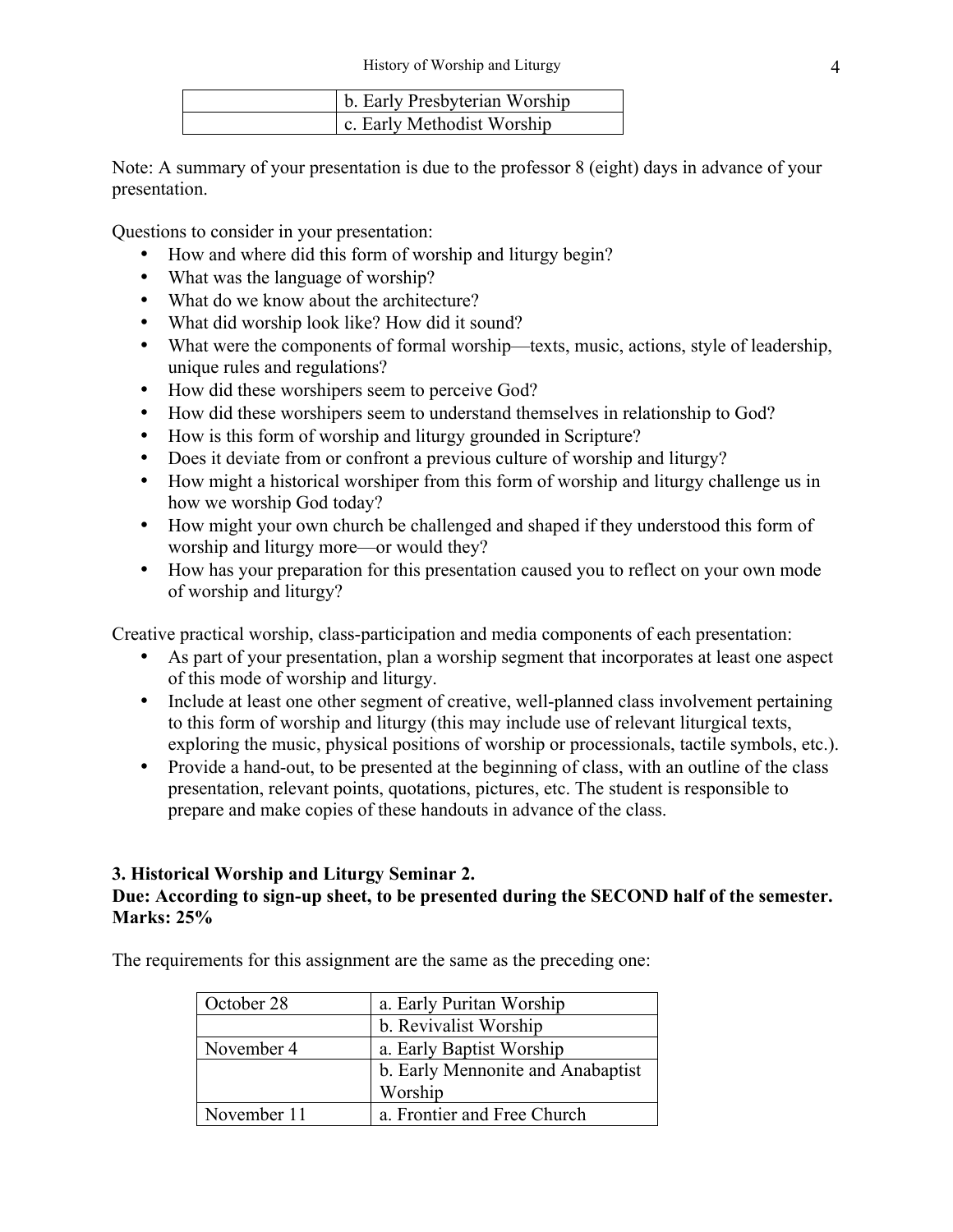|             | Worship                          |
|-------------|----------------------------------|
|             | b. The Missions Movement         |
| November 18 | a. Early Pentecostal and         |
|             | <b>Charismatic Worship</b>       |
|             | b. The Jesus Movement and Praise |
|             | & Worship                        |
| November 25 | a. Ancient-Future and Integrated |
|             | (Blended) Worship                |
|             | b. Emerging and Post-Emergent    |
|             | Worship                          |

## **4. Book Response. Due: Monday, November 4. Marks: 20% Length: 1500-2000 words.**

Respond to your own selection of a second textbook for this class. How has the book you selected challenged you in an area that connects the history of worship and liturgy with your own area of specialization in this class? Specializations for this course include: **CC:** Church and Culture; **CT:** Christian Thought and History; and **PS:** Pastoral Studies. Please be selective in choosing one or two significant areas in which this book interacts with your own interest.

**5. Worship and Liturgy Arts or Historical Project, and Brief Accompanying Essay. (Alternative: History of Worship and Liturgy Paper). Consultation: by Monday, October 28. Due: In-Class Presentation, Monday, December 2. Brief Accompanying Essay: 1000 words. (Alternative Paper: 4000 words) Marks: 20%**

Create a work of art that brings together some aspect of the worship and liturgy learning experience of this class and your own worship of God.

Include an accompanying essay of 1000 words that describes the process and result of your creative work and its significance for worship and liturgy (whether for you personally, for your church, for the church at large, etc.).

Possible forms of this project include (but are not limited to) the following:

- sculpture
- painting / plastic arts
- woodworking
- music composition
- writing a story or play
- photography
- poetry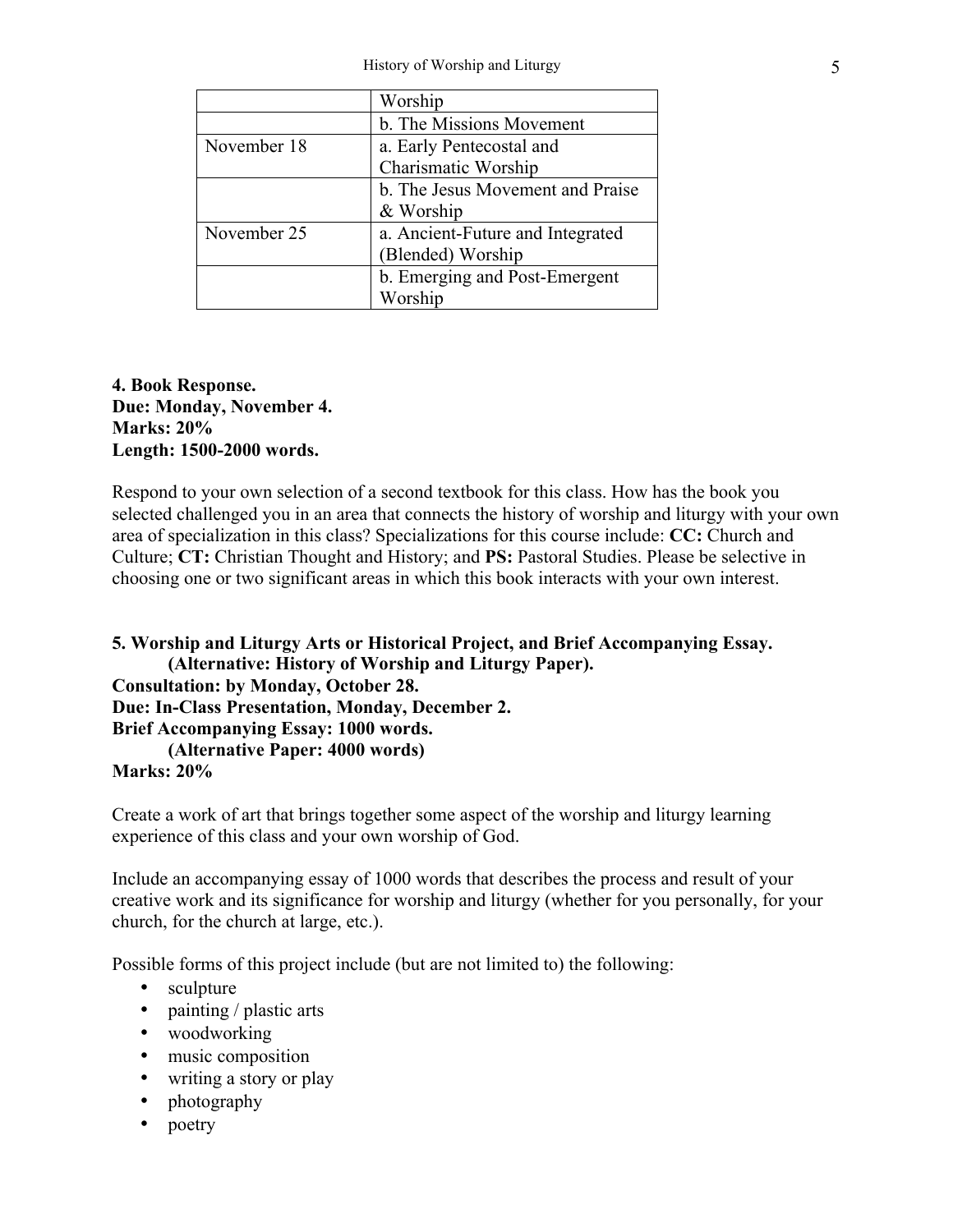- liturgical dance
- creating formal liturgical garments
- other

All projects are to be chosen in consultation with the professor, by Monday, October 28.

All arts projects will be shared with one another on the final class day. Marking will be on the basis of creative artistic expression that depicts genuine engagement in worship of God and/or invites others to enter into meaningful worship of God, as well as the insightfulness of the accompanying essay. Projects must show substantial effort and creativity.

Students that choose the research paper must be prepared to share a brief synopsis of their paper with the rest of the class on the final day.

### **A Learning Community**

This class is designed to be a learning community, a place where each member of the community can grow through positive affirmation, constructive input and active engagement with one another, with Scripture, with ideas, and in the ongoing development and strengthening of our faith and ministries. We should all come to the community as people in process, open to be challenged, deconstructed and formed, or re-formed, through our mutual learning experience. As professor, it is my responsibility to empower each class member as a learner by treating each student with respect and dignity. I am a fellow learner in the community and wish to offer information, reflection, experience and questions for us to reflect on together. I welcome the responsibility and opportunity to give thoughtful evaluation and feedback to your thinking, both as you offer it to the class and through written work, so that your growth through this class can be maximized as a result of our collaboration. As a responsible member of our learning community, you will be expected to commit yourself to the class throughout the semester that we are together. This means not only that in our class interactions you will endeavor to treat all members of our class with respect and dignity, but that you will come prepared to be fully engaged in and with the class. Your attendance is required as your presence is necessary for our community (i.e. class) to function at an optimal level.

Assignments should be handed in on time and in good order. Late assignments will be docked at the rate of 5% for each day late (with each assignment counted as 100%). Assignments should be submitted in hard copy on standardized paper.

Connections with each of you outside class time are welcome. Please feel free to make an appointment if you think this would aid your learning experience in any way.

### **Statement on Academic Honesty**

Academic dishonesty is a serious offence that may take any number of forms, including plagiarism, the submission of work that is not one's own or for which previous credit has been obtained, and/or unauthorized collaboration with other students. Academic dishonesty can result in severe consequences, e.g., failure of the assignment, failure of the course, a notation on one's academic transcript, and/or suspension or expulsion from the College. Students are responsible for understanding what constitutes academic dishonesty. Please refer to the Divinity College Statement on Academic Honesty http://www.mcmasterdivinity.ca/programs/rules-regulations